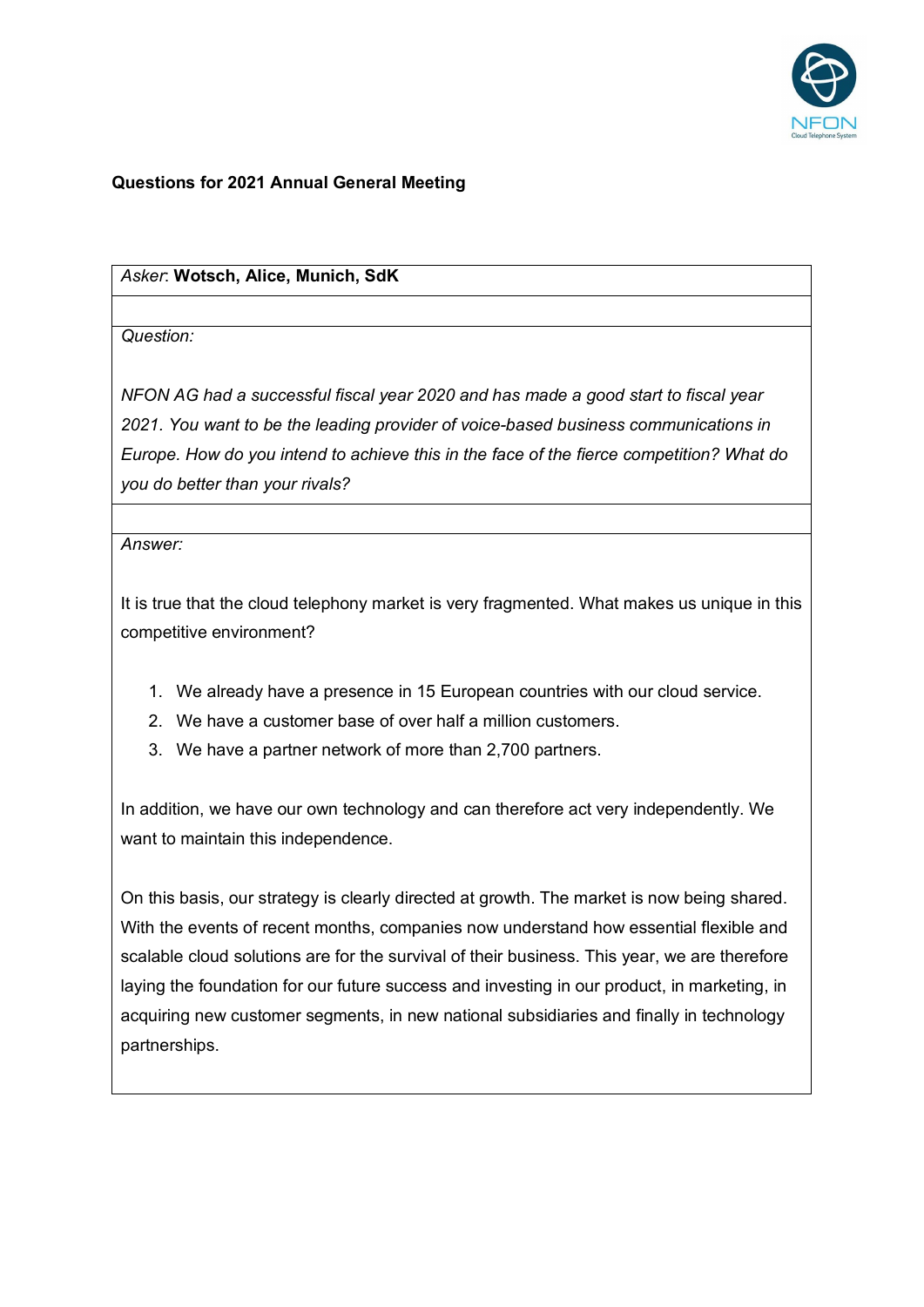

#### *Asker*: **Wotsch, Alice, Munich**

#### *Question:*

*NFON AG is pursuing strong growth in Europe. In addition to Germany, you are now also represented with your own subsidiaries in the UK, Austria, Spain, France and Italy. What other countries are you particularly interested in, and why? What are your plans for the market launch in these countries?*

*Answer:*

Germany, the UK, Austria, Spain, France, Italy, Portugal and recently Poland are countries in which we have our own subsidiaries. We are also active via dealers in countries such as Slovakia, Slovenia, Hungary and Romania. We have recognised that the market in these Eastern European countries is still underdeveloped but has great potential. In particular, there is a lot less competition there than in the countries of Western Europe. We have therefore decided to be more present in these countries from now on. In Poland – as one of these countries – we already have a network of around 80 partners. We have now founded a subsidiary there and are approaching this market in an even more targeted manner.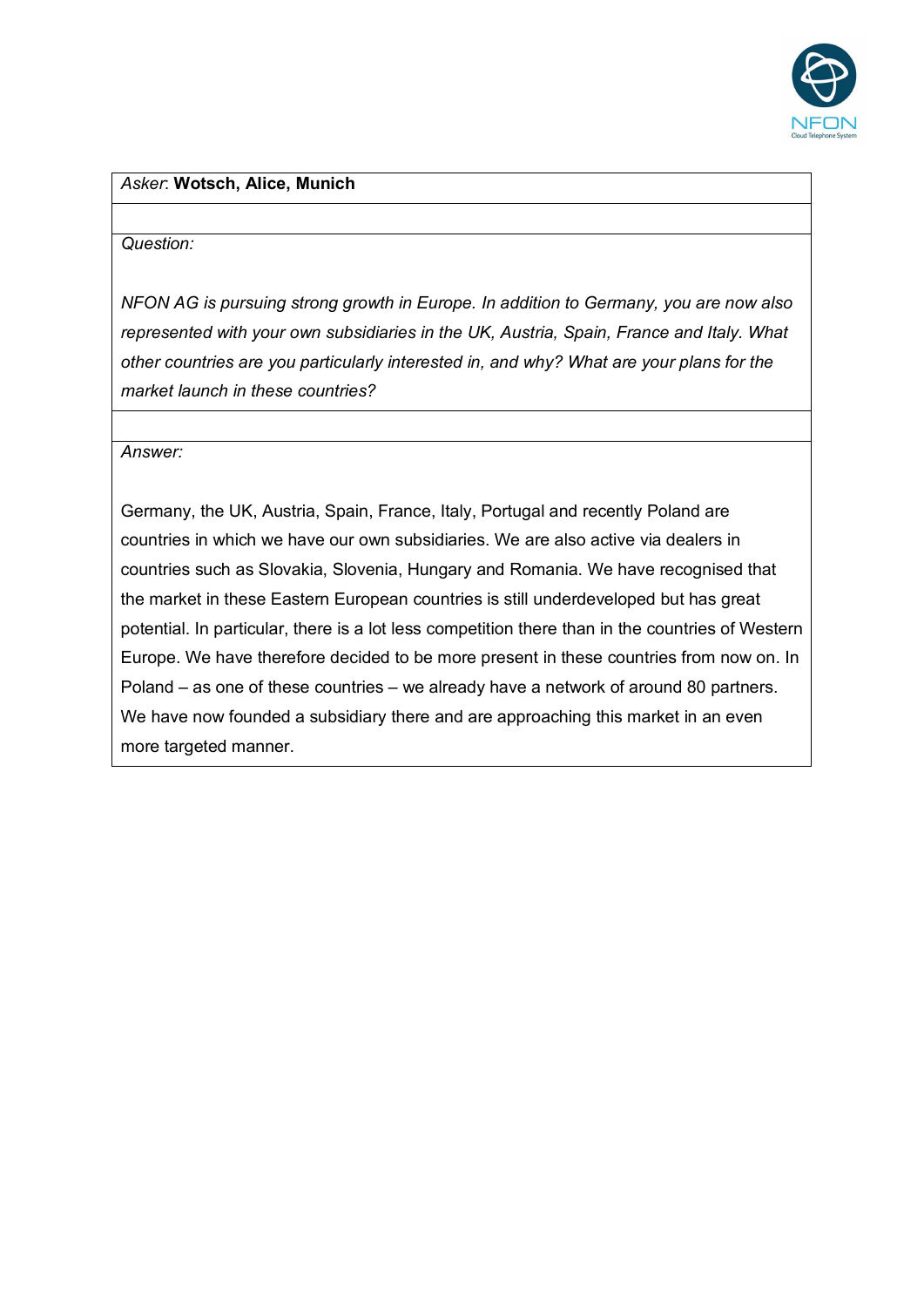

#### *Asker*: **Wotsch, Alice, Munich**

#### *Question:*

*By way of the anticipatory capital resolution under agenda item 7, NFON AG is seeking approval for the option to increase the share capital by up to 20% with shareholders' preemption rights disapplied. Meanwhile, you have not even made full use of the Authorised Capital 2019. Why does NFON AG feel that an anticipatory capital resolution of this size is necessary? Particularly the option to increase the share capital by up to 20% against noncash contribution with shareholders' pre-emption rights disapplied entails a serious risk of abuse and dilution for the shareholders. How do you intend to dispel the shareholders' concerns in this regard?*

*Answer:*

NFON is pursuing the clear goal becoming the leading provider of voice-centric business communications in Europe. We want to grow in Europe. With the last capital increase, we obtained capital for organic growth. However, additional opportunities for accelerated growth may yet arise. For these purposed, we would like to utilise the option of an anticipatory capital resolution permitted by the German Stock Corporation Act. Particularly in a fiercely competitive market, swift decisions and the ability to act quickly may be crucial. A capital increase with a pre-emption rights offer would take too long.

In our view, the law has put sufficient barriers in place to prevent the risk of abuse that you mention – especially the requirement for the approval of the Supervisory Board, which, in NFON's case, includes two major shareholders as members. Dilution is always counteracted by an increase in the enterprise value, the net sum of which should be positive.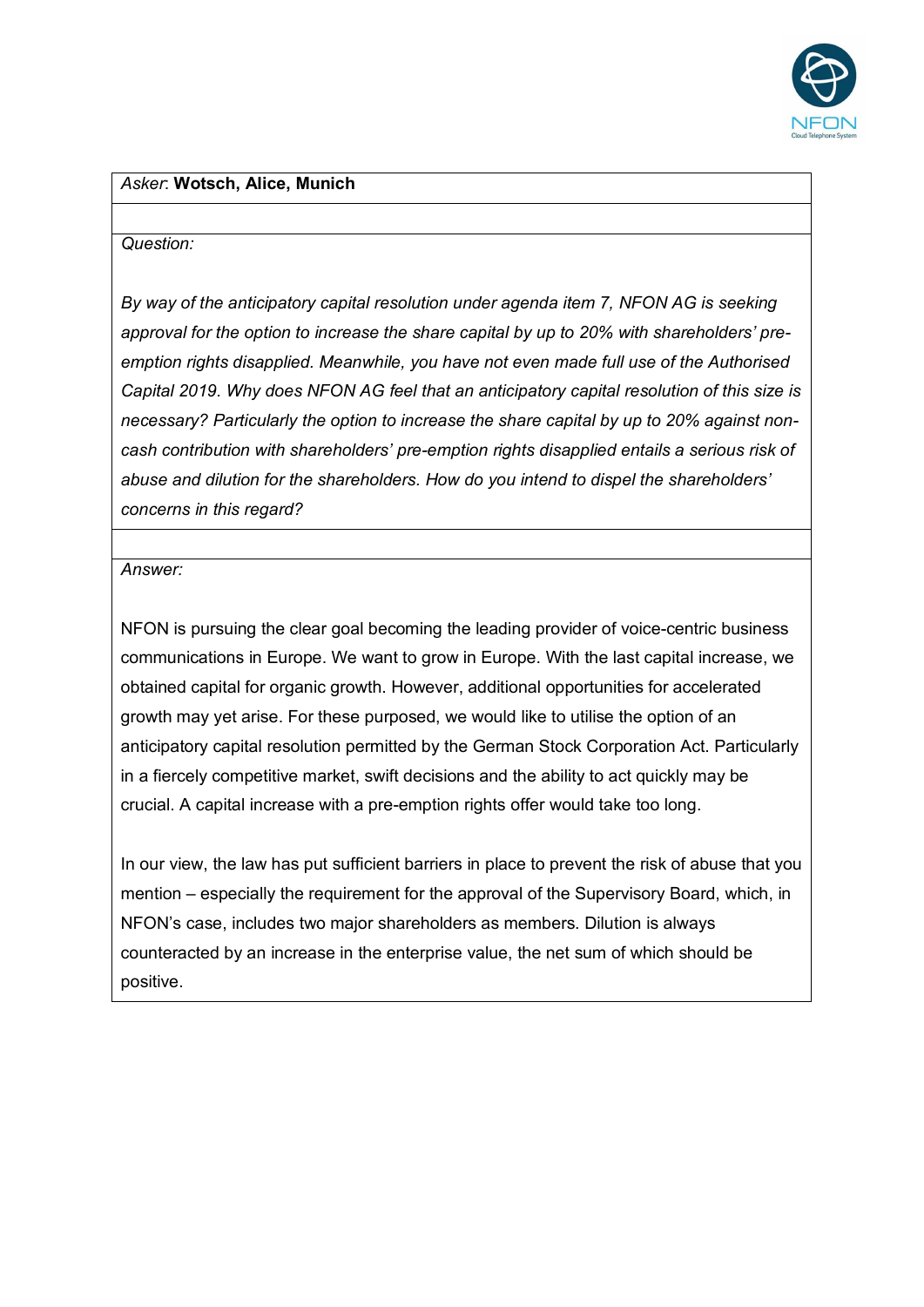

*Question:*

*Have there been problems in the transition between the former Management Board and the new Management Board?*

*Answer:* 

We agreed the transition for the month of December. The transition went very well, and I should also mention that my colleagues Jan-Peter Koopmann, Petra Boss and Jan Forster are important managers in the company who already have many years of experience within NFON. This was of course important for a good transition.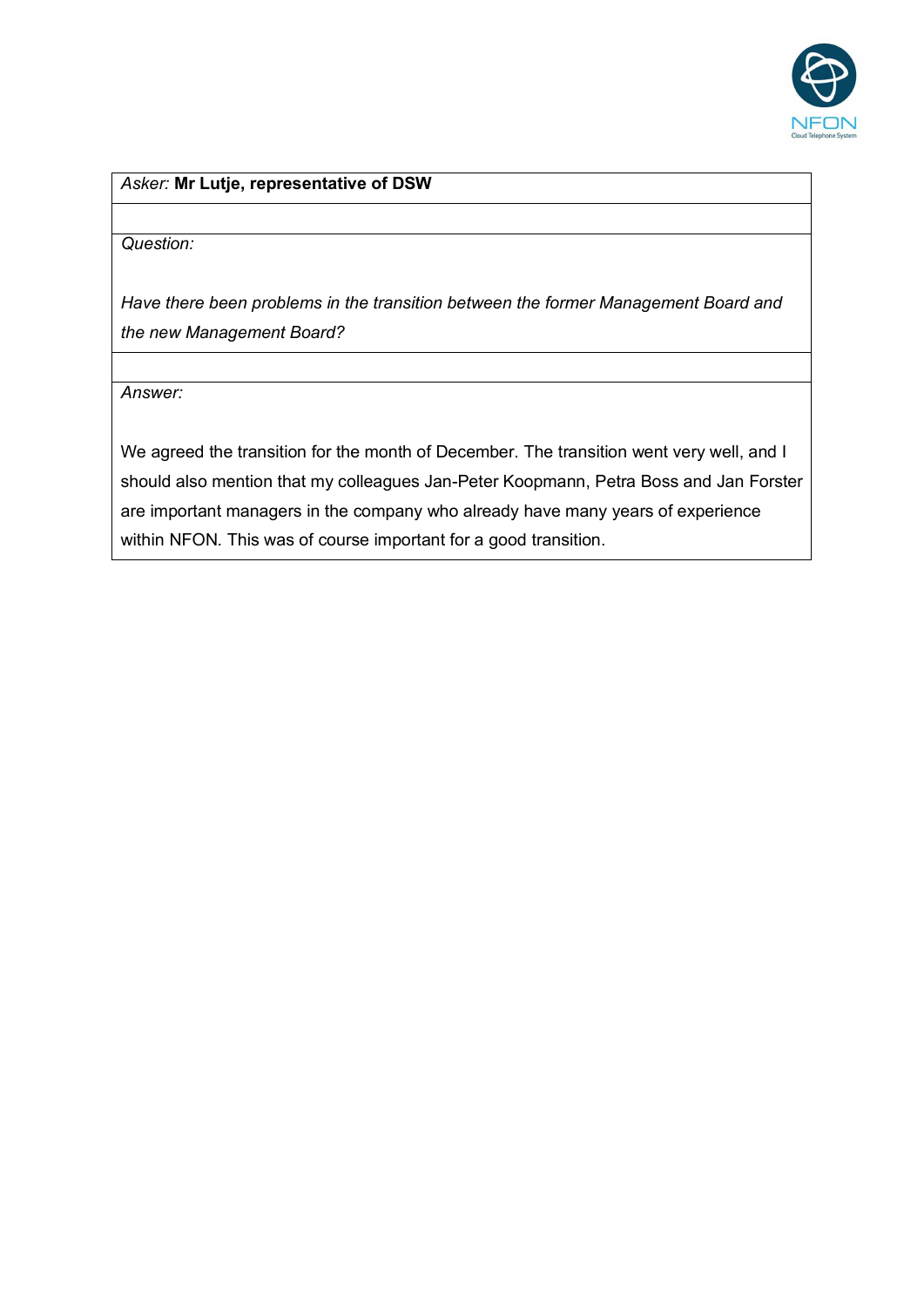

#### *Question:*

*In the past fiscal year, the Supervisory Board discussed a potential take-over project of NFON AG (public take-over). What was this about? Something specific or just general contemplation? Can you give us any more details?*

*Answer:*

There are three prongs to our M&A strategy:

Firstly, we look for technology companies that complement our own product portfolio or can be used by us in the development of products. The best example is NFON AG's investment in Meetecho.

We then also look for companies that are already selling cloud telephony themselves and have their own customer base in markets we are interested in.

We are in numerous talks with potential companies and, at a certain stage of the process, the talks become so substantial that we discuss them with the Supervisory Board.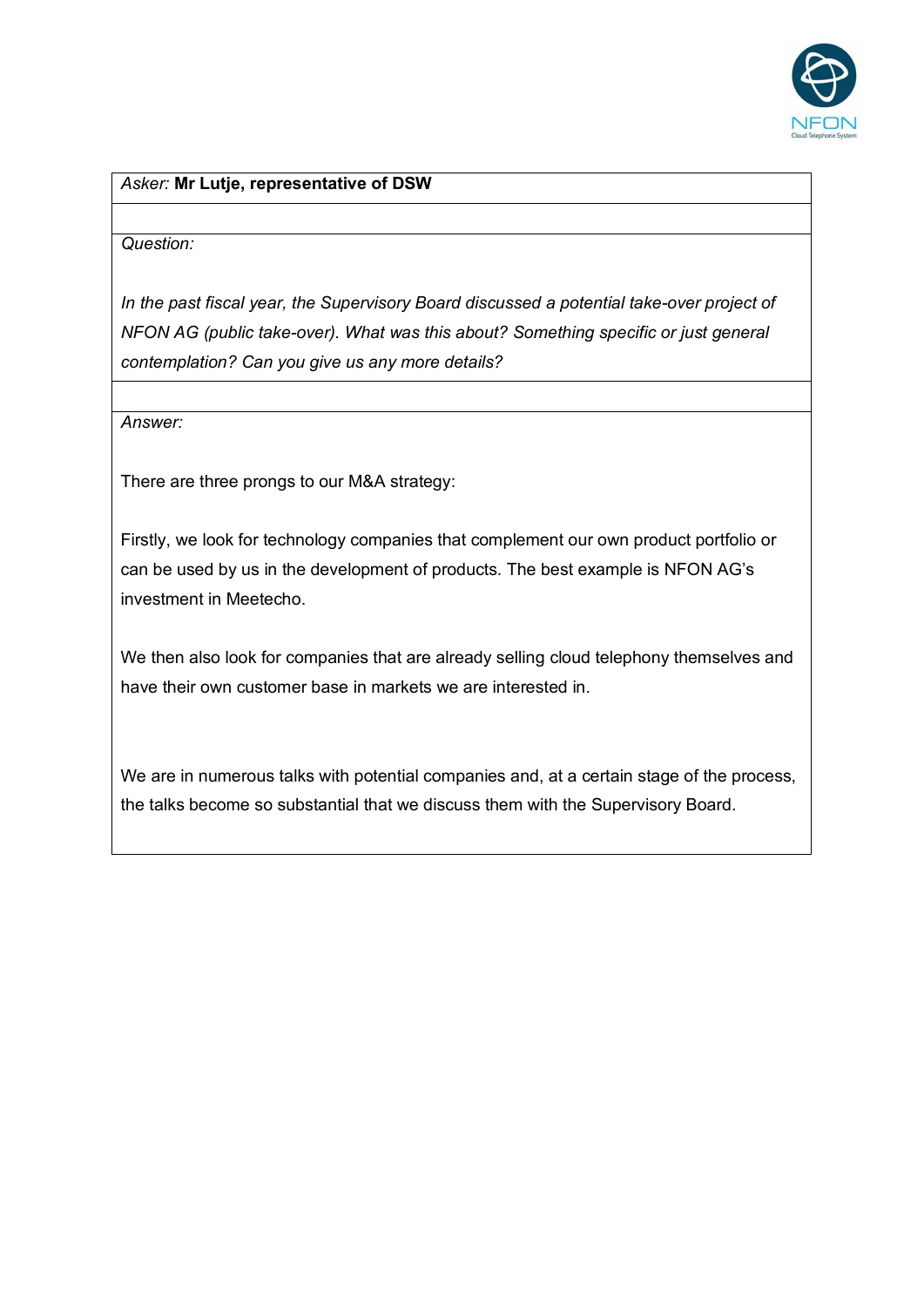

#### *Question:*

*The Supervisory Board also discussed the status and resolution on strategic partnerships and various M&A activities.*

*What are "strategic partnerships" for you? Do you have any already?*

*Answer:*

There are various ways to participate in companies. In spring 2019, we acquired 100% of Deutsche Telefon Standard. At the end of 2019, we agreed an asset deal with Onwerk GmbH. Onwerk GmbH's employees were thus transferred to NFON, but not the legal entity. We entered into a strategic partnership when we acquired around 25% of Meetecho and signed a collaboration and service agreement. We thus secured access to important know-how and can also work together on our unified communications strategy.

The Supervisory Board is always involved in discussions about transactions.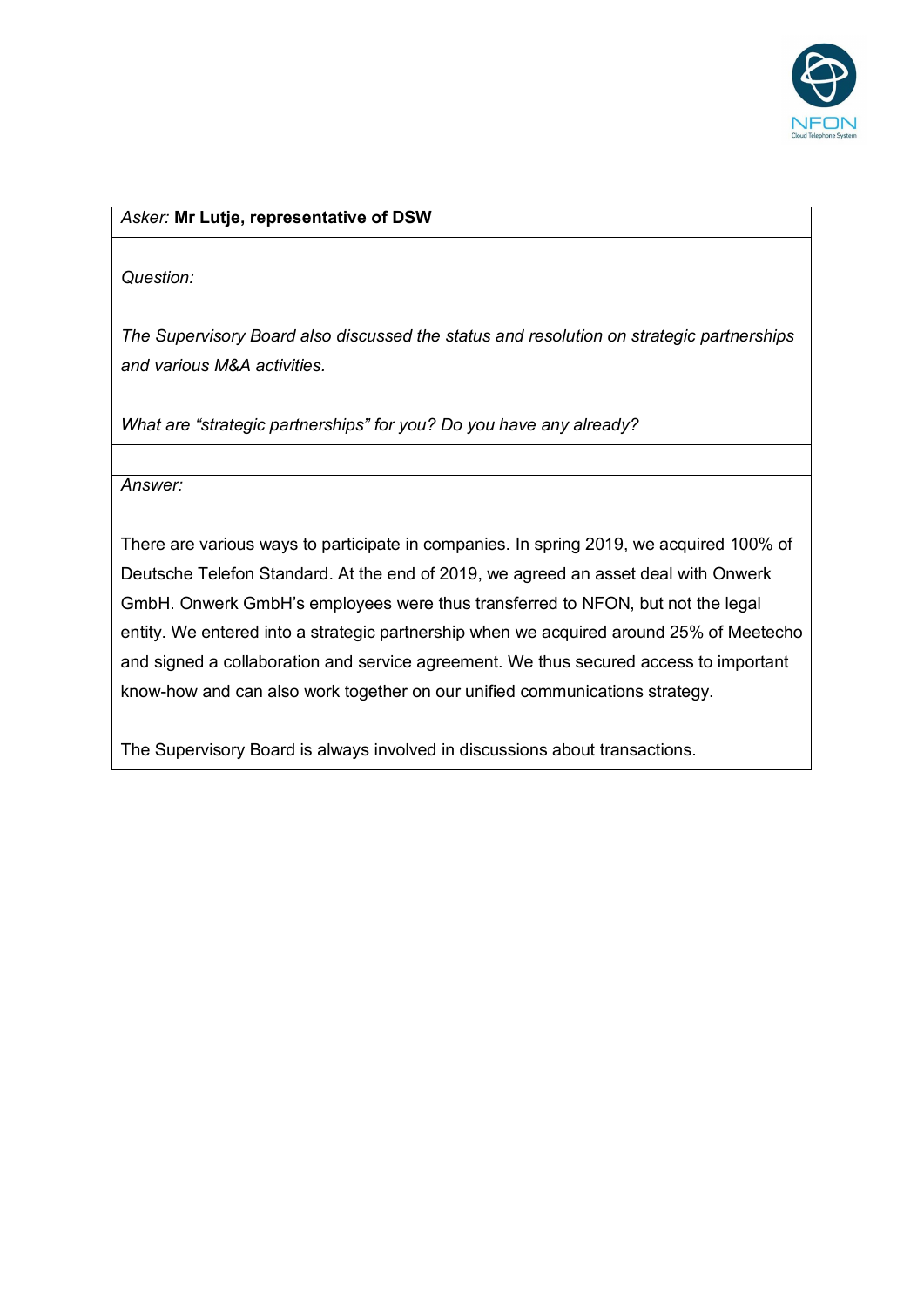

*Question:* 

*A near-shoring location was established in Lisbon. What is that? And why in Lisbon*?

*Answer:* 

We all know how difficult it has been for some time to recruit good software developers or software architects. The market – and Bitkom has confirmed this – is more or less swept clean. For this reason, we went on an intensive search for alternatives last year. One of the options was the establishment of a development centre outside Germany.

For us, founding a company in Portugal proved to be the best option. And – we can say this now – it was absolutely the right decision.

The Portugal team now comprises 12 colleagues. And we are gaining new developers on a monthly basis. We are also working closely with the university in Lisbon.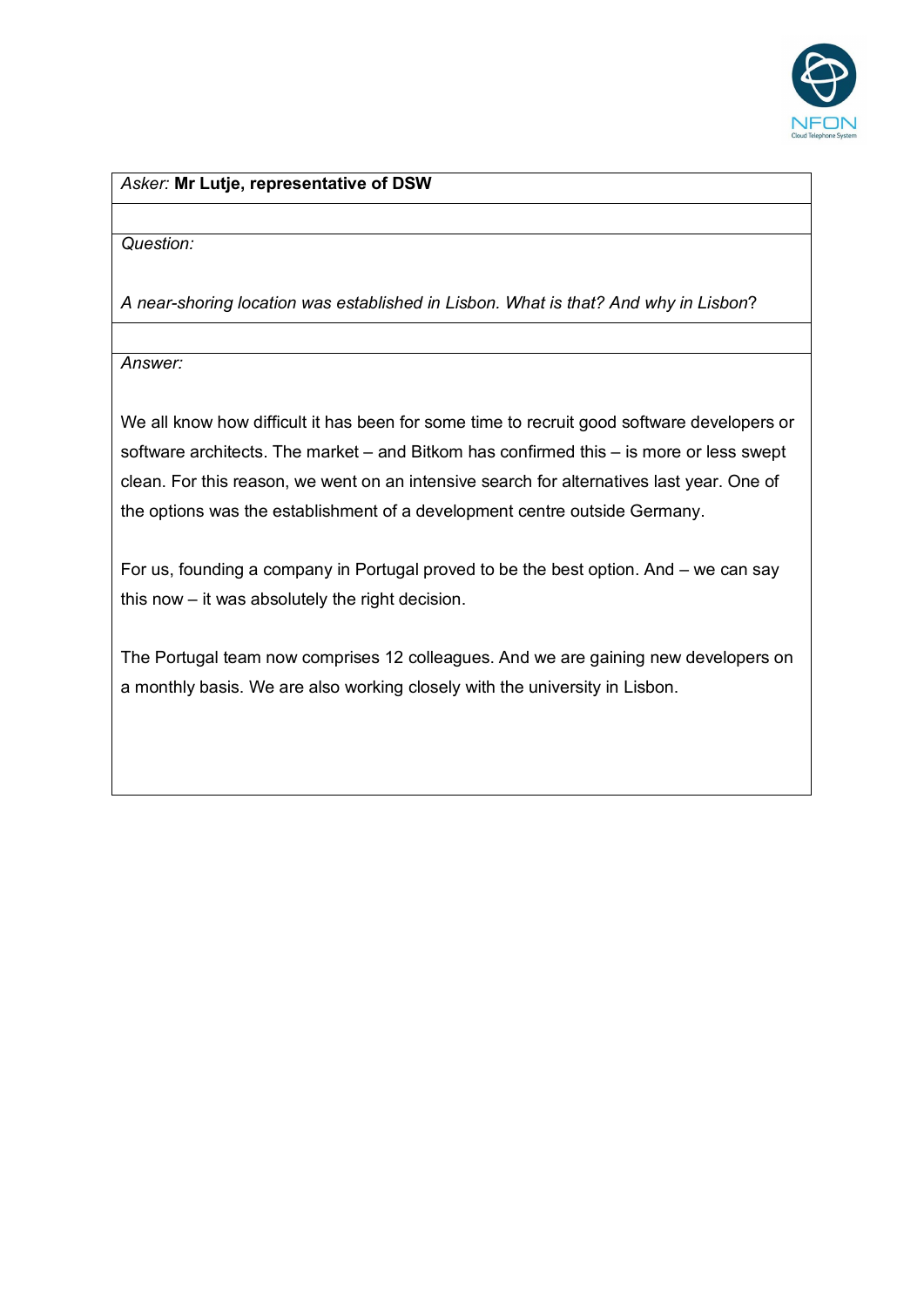

*Question:*

*This question is about the progress of the asset deal with Onwerk GmbH. How did it go? What is the current status?*

*Answer*:

We acquired Onwerk GmbH in an asset deal in December 2019. Essentially, we thus acquired the employees' employment contracts. The Onwerk teams have since been fully integrated into the NFON teams and are working together on development projects.

To this end, we have established another development location in Mannheim and are looking forward to cooperating with the University of Mannheim.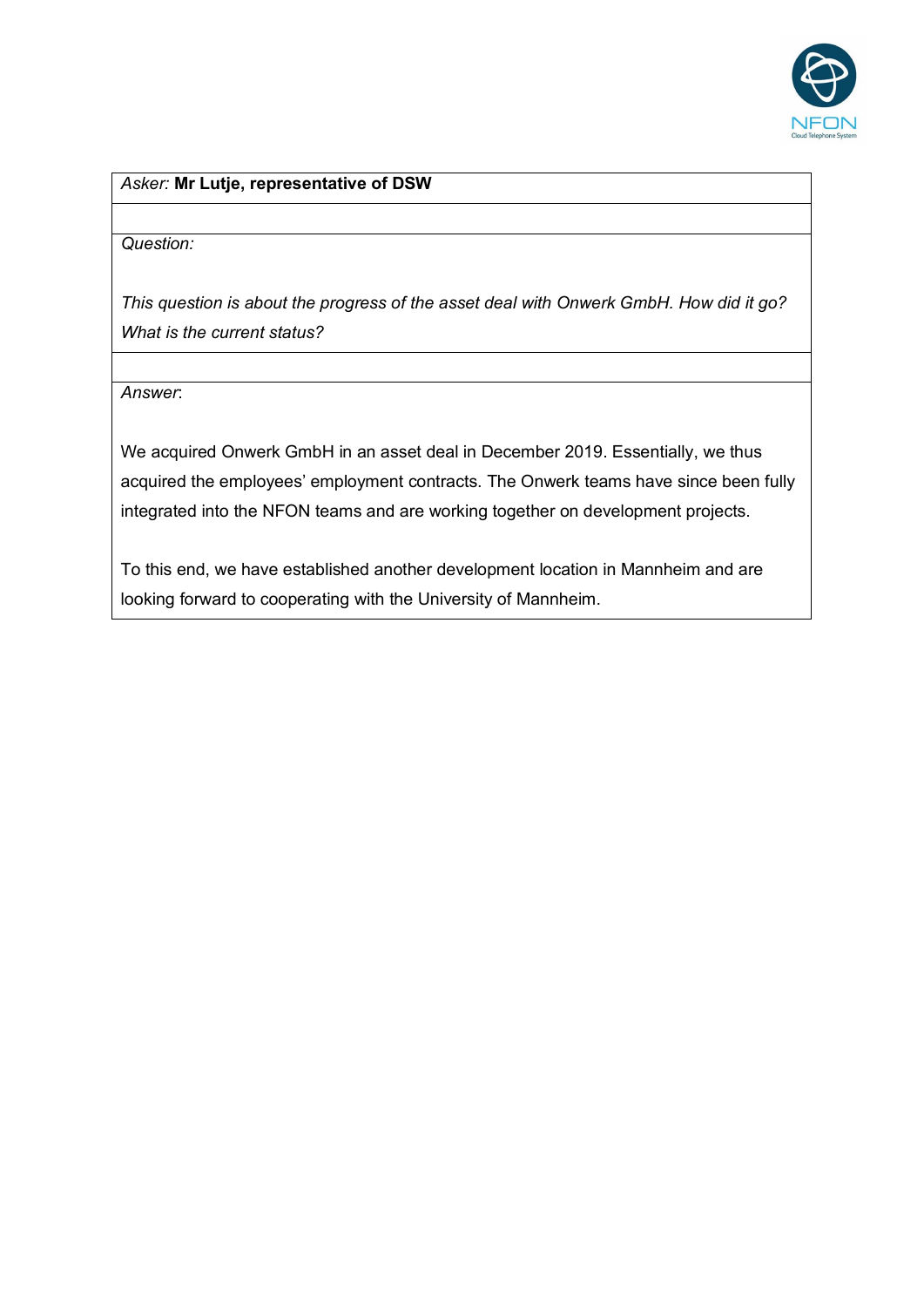

#### *Asker:* **Nobert Sommer, Aschenburg**

#### *Question:*

*Video conferences have become increasingly important in the last year. More and more systems such as MS Teams and Zoom have been used. Teams and Office 365 in particular have since been used more intensively for internal communication as well. Will telephone systems become less important in this context? How will this affect business performance at NFON?*

*Answer:*

Voice-centric business communications have evolved.

Our starting point is telephony. It is true that there is increasing use of video conferences. In addition, however, telephony, collaboration and business applications are coalescing into integrated business communications.

Telephony is the communication channel that allows accessible, flexible and simple communication between customers, business partners and employees. But working in different places and in spread-out teams demands more.

Telephony is supplemented with other connected functions: text, audio and video, on the one hand, and systems to define and ascertain the availability of team members on the other. And this is precisely the way NFON is going with our product Meet&Share.

This is complemented by our product Nvoice for Microsoft Teams, which is perfectly integrated into the Teams environment. Teams users can thus use the full range of functions of Cloudya – our cloud telephony solution – within the familiar collaboration environment.

Therefore, this situation gives us even more opportunities that we will also take advantage of with our 2024 growth strategy.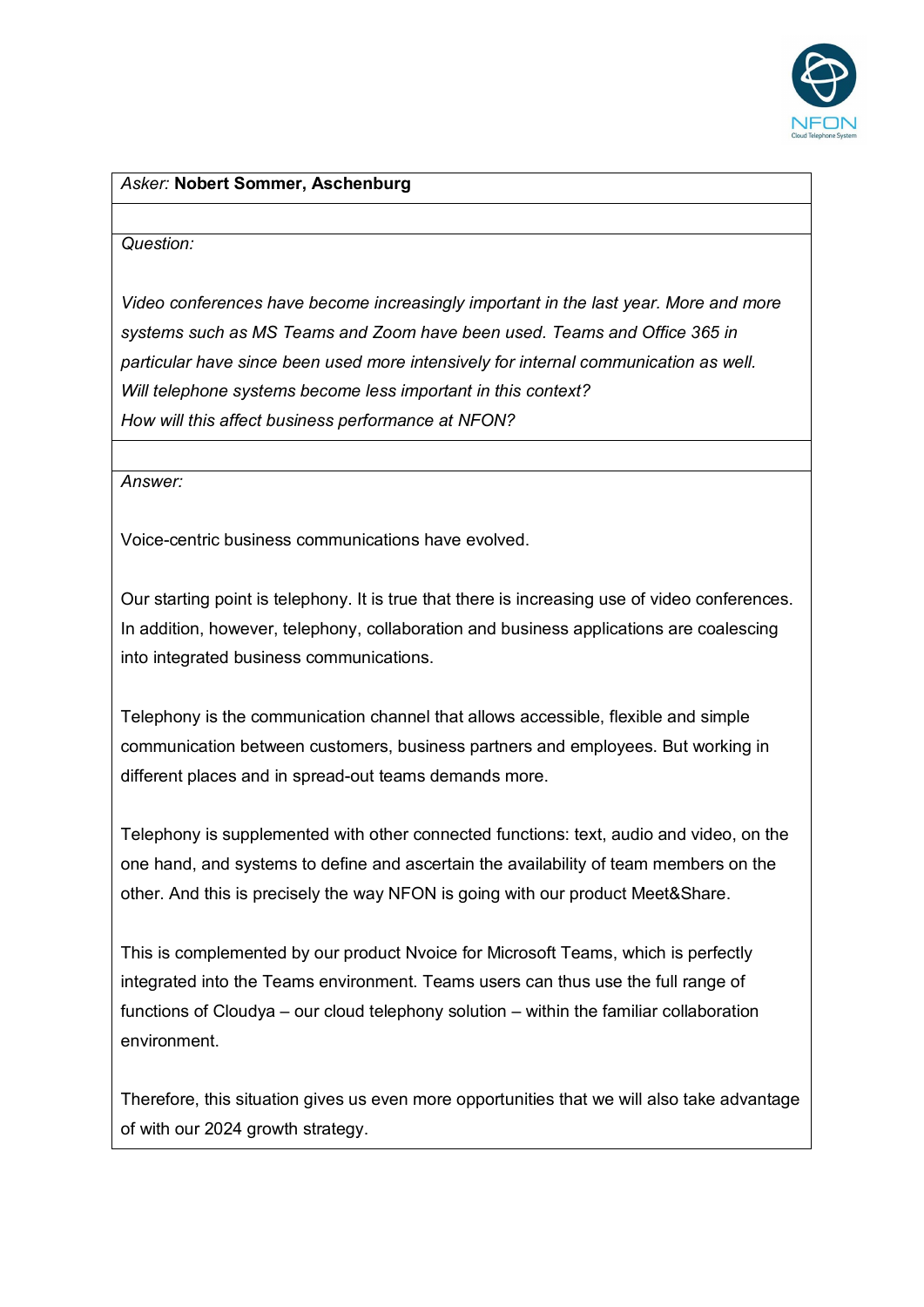

## Askers: **Ms Wotsch, Mr Lutje and Mr Adams**

#### *Answer:*

Ms Wotsch, Mr Lutje and Mr Adams all asked about the individual remuneration of the Management Board. Here is my answer, in summary:

For fiscal year 2020, the Annual General Meeting on 9 April 2019 resolved to opt out from the disclosure of individual Management Board remuneration under agenda item 14. Since then, the ability to opt out from the obligation to disclose individual Management Board remuneration via a resolution of the Annual General Meeting has been abolished without substitution by the German Act Implementing the Second Shareholders' Rights Directive. However, a remuneration report in accordance with section 162 of the new version of the German Stock Corporation Act AktG must be prepared for the first time for the fiscal year beginning after 31 December 2020. Listed companies such as NFON AG with a fiscal year matching the calendar year therefore have to prepare a remuneration report for the first time for fiscal year 2021, which we will do.

For fiscal year 2020, the opt-out from the disclosure of individual Management Board remuneration resolved by the Annual General Meeting on 9 April 2019 under agenda item 14 therefore remains in place.

In order make the remuneration system and the potential percentage breakdown transparent, however we have prepared a small model calculation.

In principle, the Chairman of the Management Board can earn a maximum of EUR 1.5 million and an ordinary Management Board member EUR 0.75 million per year.

The individual remuneration components are as follows: Fixed remuneration 30 – 50%

Short-term incentive component 10 – 25%

Long-term incentive component 40 – 50%

Explanation of our model calculation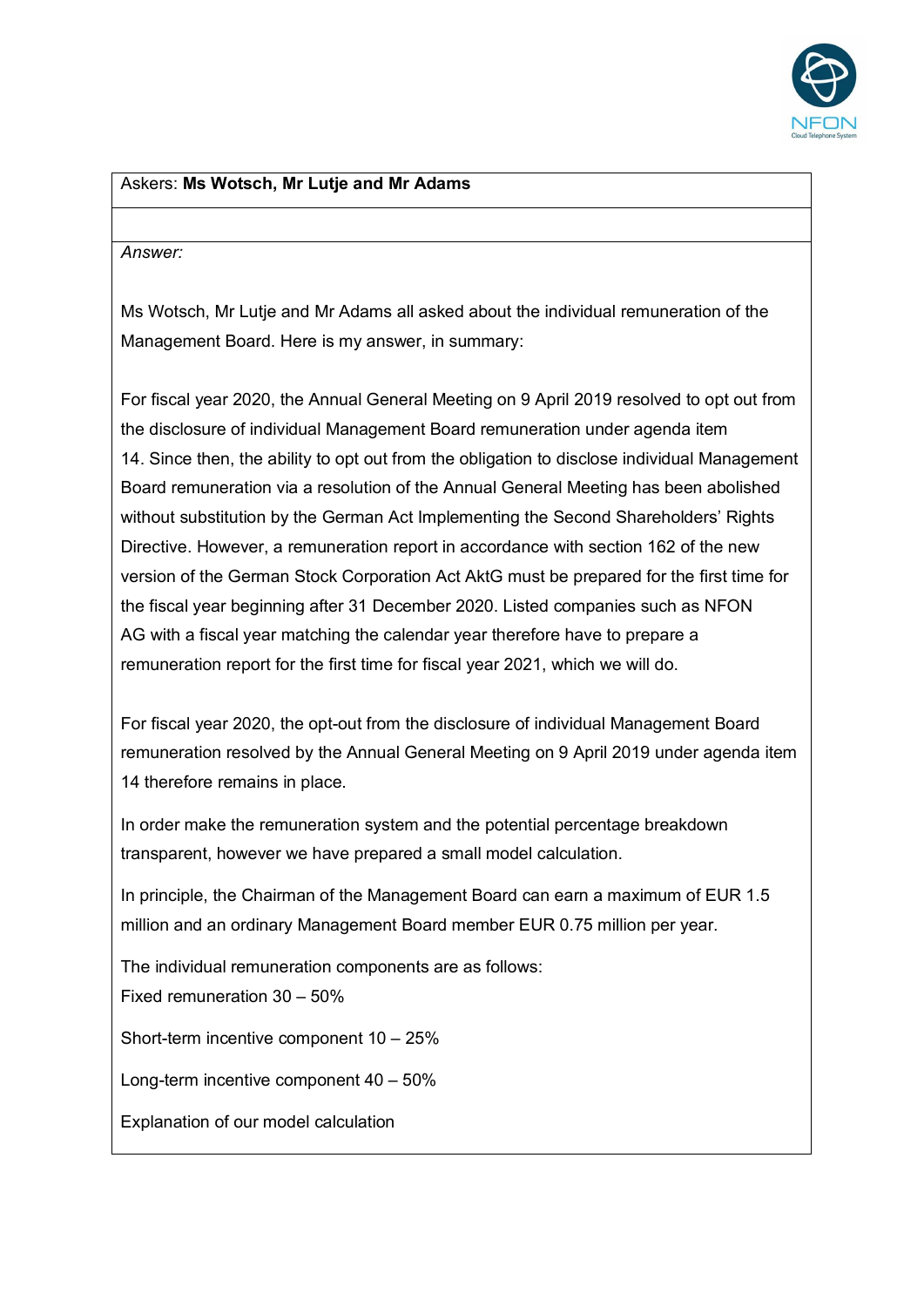

With an assumed fixed remuneration of EUR 350,000 and 100% achievement of the short-term incentive targets, the Management Board member in our calculation would receive EUR 250,000 for the short-term incentive.

The calculation of the long-term incentives, which are based on stock options, is as follows: The exercise gain is limited to the actual basic salaries multiplied by a factor of 1.5. To prevent any misleading spike arising in the year of exercise, the total potential amount is spread over the term of the Management Board contract. To make it plain:

We assume a fixed salary of EUR 350,000 and multiply this by 3 in line with the 3 years of service. This gives EUR 1.05 million. This is averaged, which again gives EUR 350,000. Multiplying this by the cap of 1.5 gives a figure of EUR 525,000. In our example calculation, the maximum amount that can be paid to the Management Board member.

All together, this gives total remuneration of EUR 1,125,000 – the 100%. In terms of this 100%, fixed remuneration makes up 31.1%, the short-term incentives 22.2% and the longterm incentives 46.7%, which is within the corridors of the remuneration components.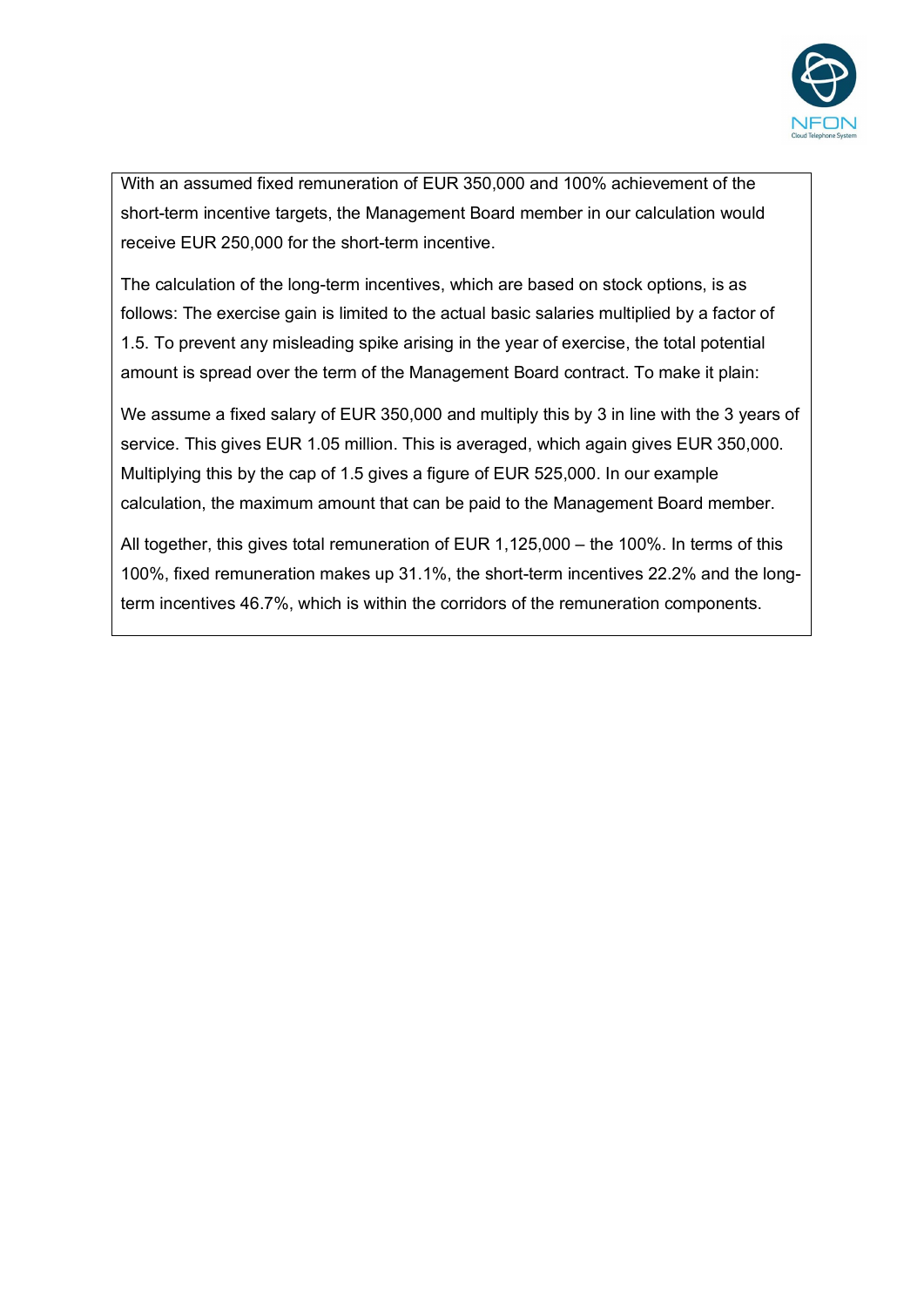

*Question:* 

*How did the change in the Management Board go?* 

*How was the succession arranged? By agencies? Headhunters? Or was it personal contacts?*

*Answer:*

The Supervisory Board engaged a recruitment firm for the search. A structured process was carried out together with the recruitment firm.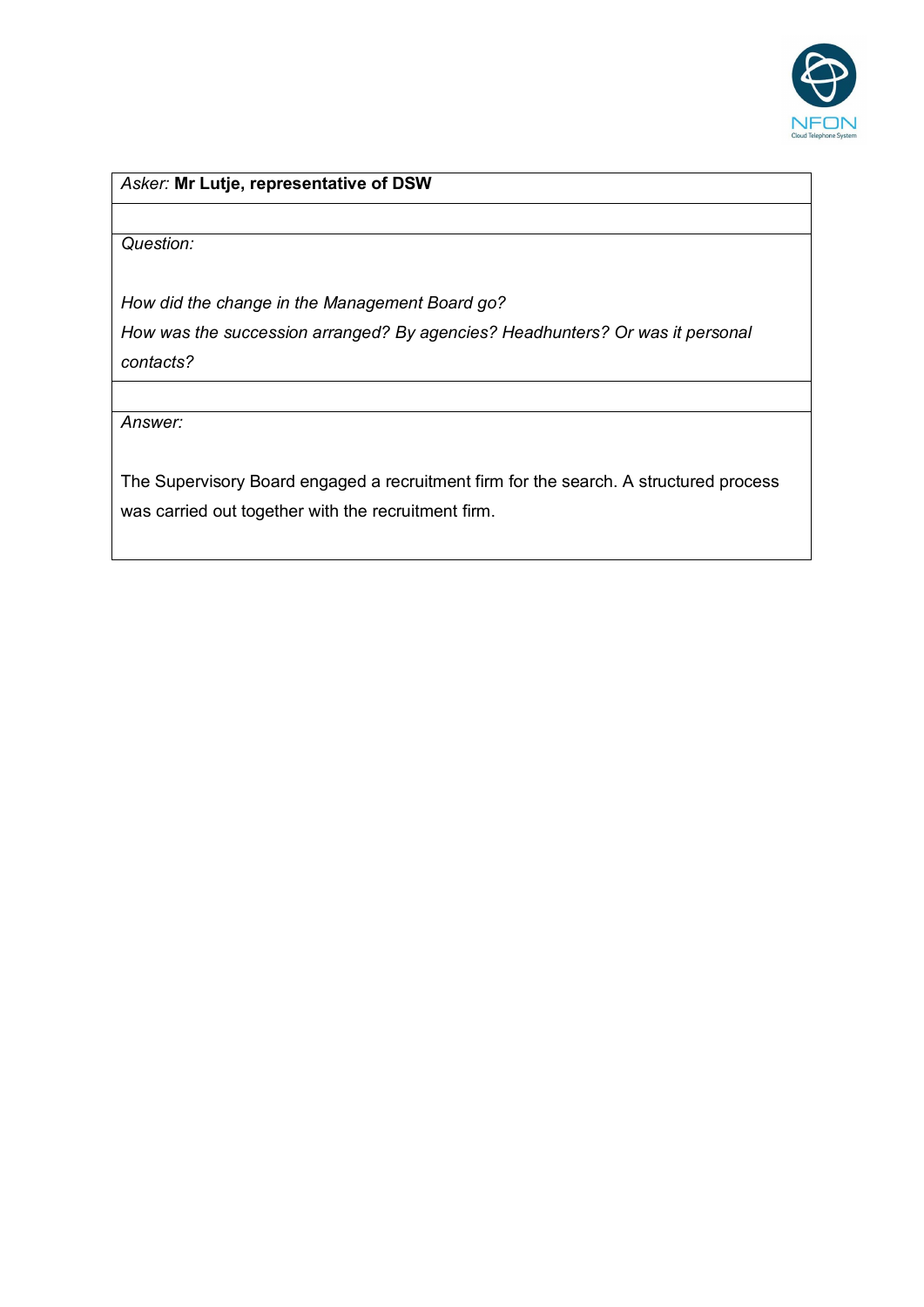

*Asker:* **Farisi, Stefan, Teslin, Maarsbergen**

*Note on the questions:*

# Regarding agenda item 5 **Resolution on approving the remuneration system for the members of the Management Board**

NFON's remuneration report for 2020 contains a clear and informative explanation of the financial performance criteria used to determine the short-term variable remuneration ("STI"). However, it is less transparent which non-financial performance criteria determine the STI and what weighting is given to the selected financial and non-financial performance criteria.

*Question 1:*

*What are the non-financial/ESG-related performance criteria for the Management Board in 2021?*

*Answer:*

At NFON, the topic of sustainability and the associated concepts in the fields of environment, society and governance are dealt with in the various departments. Our aim is to publish our first sustainability report for fiscal year 2021. In this context, the successful implementation of a project to increase and make measurable the sustainability of the NFON Group's activities was defined as a performance criterion for the Management Board.

*Question 2:*

What weighting has been given to the selected financial and non-financial performance criteria that determine the STI?

*Answer:*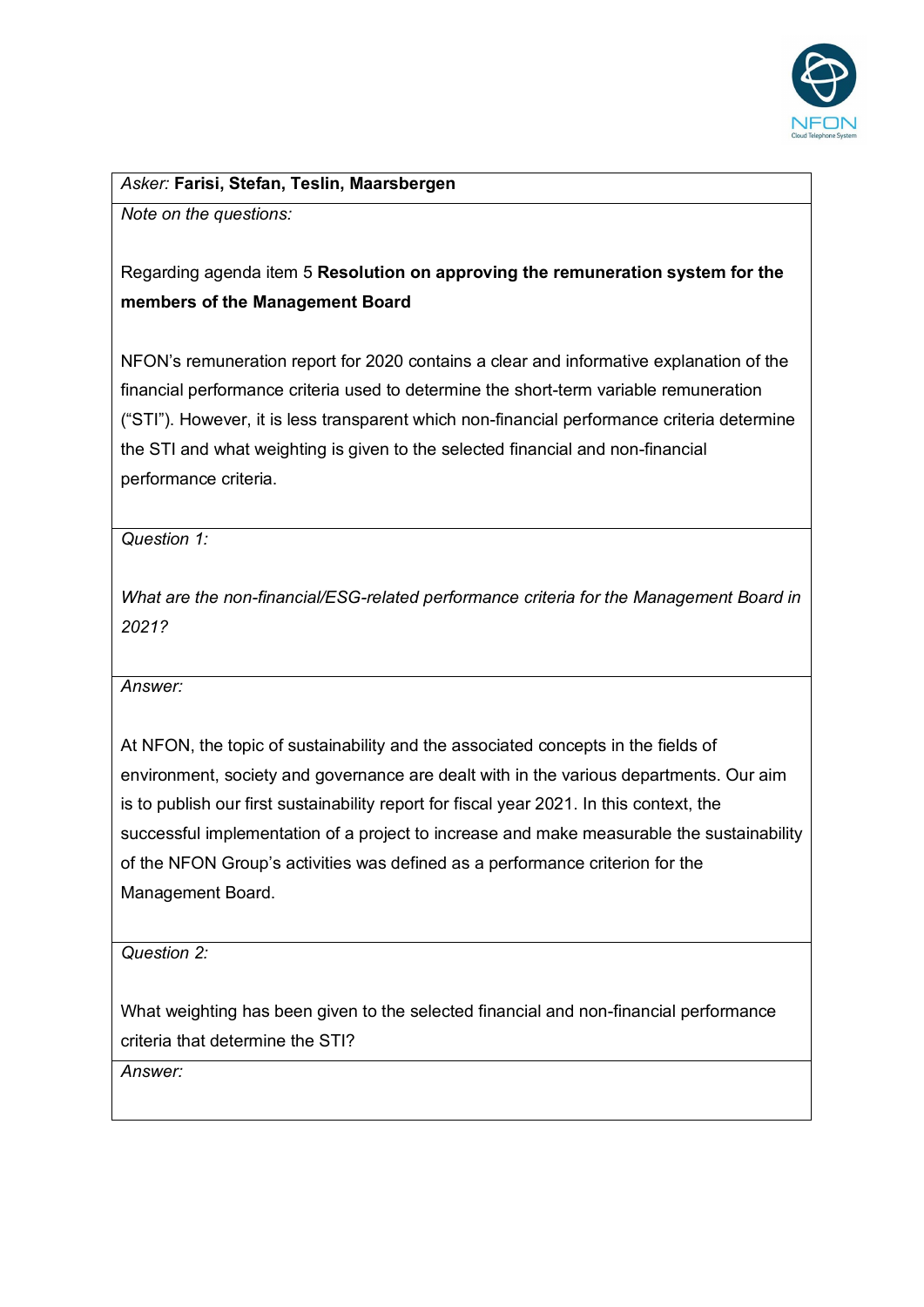

The weighting of the financial and non-financial performance criteria is as follows: The financial performance indicators make up 90%. The non-financial indicators make up 10%, capped at 50% in the event of over-fulfilment.

*Asker:* **Farisi, Stefan, Teslin, Maarsbergen**

*Question:*

*Teslin is an advocate for increasing the common interests of Management Board and shareholders, e.g. through "skin in the game". While we support the company's stock option programme 2021 ("SOP 2021"), which concentrates on long-term, sustainable value creation, this programme offers no direct skin in the game. Has the Supervisory Board considered a minimum shareholding for Management Board members in order to increase the common interests mentioned above?*

*Answer*:

Jan-Peter Koopmann already has acquired a considerable number of company shares in connection with the IPO and therefore has skin in the game. Dr Klaus von Rottkay – like the other Management Board members – has been pledged stock options. The Supervisory Board believes that stock options can be seen as equivalent to direct share acquisition and also have the advantage of a long-term remuneration component.